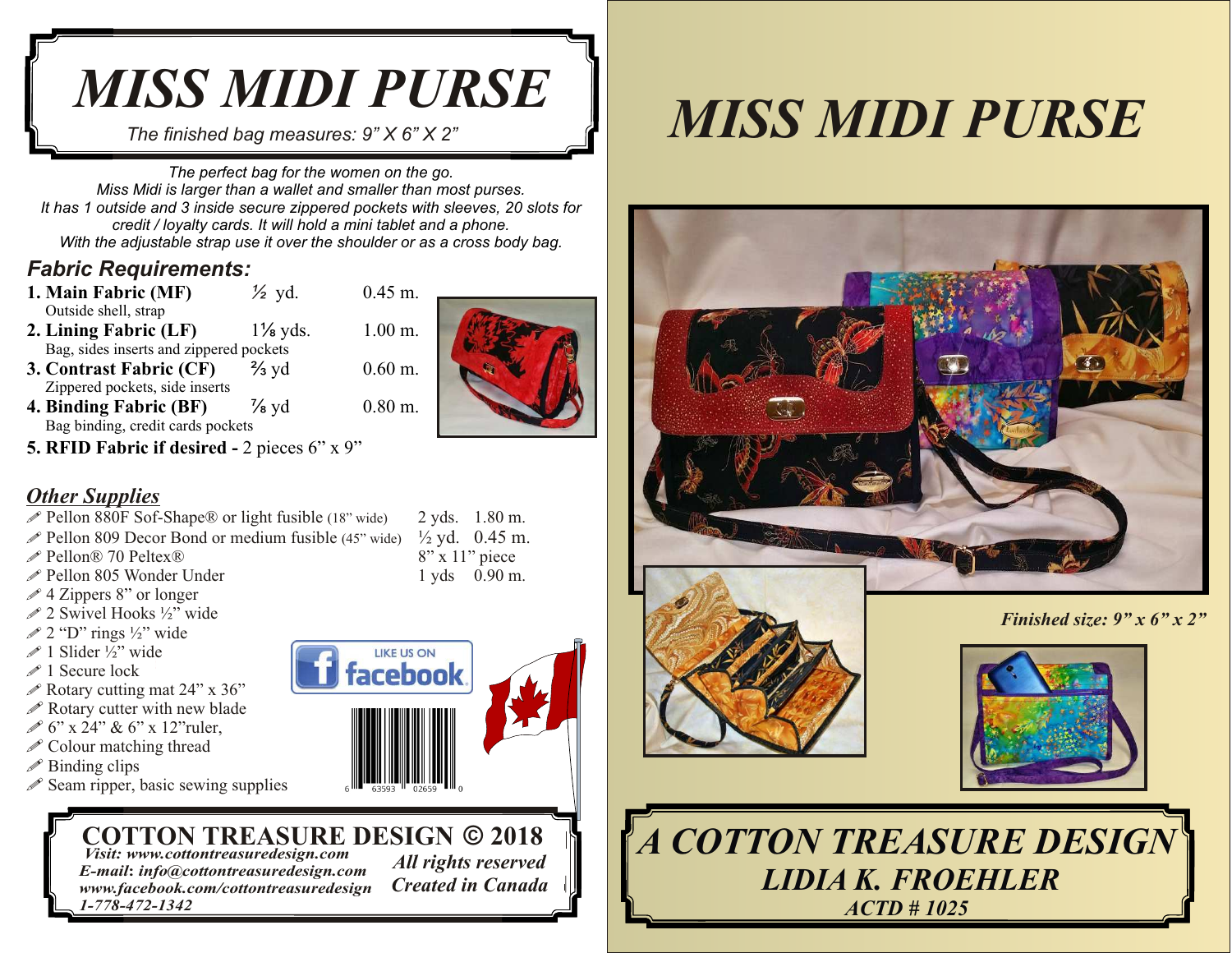# *MISS MIDI PURSE*

*Please read all instructions before cutting your fabric. Use a scant ¼" seam allowance throughout the project unless indicated otherwise. The ¼" seam allowance is included in all measurements PLEASE photocopy and cut or cut out the labels on page 10 of this pattern and pin them to the fabrics you cut following the cutting chart. This will help you to easily find the components when they are called for throughout this pattern.*

#### **CUTTING INSTRUCTIONS:**

- **MAIN FABRIC (MF)**<br>  $\bullet$  3 pieces 2" x 8<sup>1</sup>/<sub>2</sub>"<br>  $\bullet$  1 piece 9<sup>1</sup>/<sub>2</sub>" x 20" • 3 pieces  $2'' \times 8\frac{1}{2}$  MF 1 - trim for pocket sleeves<br>• 1 piece  $9\frac{1}{2}$  x 20" MF 2 - outside shell of the bag
- → 1 piece  $9\frac{1}{2}$ " x 20" MF 2 outside shell of the bag<br>
→ 2 pieces  $2\frac{1}{4}$ " x 40" MF 3 shoulder strap
- 
- 
- 2 pieces  $2\frac{1}{4}$ " x 40" MF 3 shoulder strap<br>1 piece  $2$ " x 19" MF 4 "D" ring strap  $MF 4 - "D" ring strap$ 
	-
- $\leftrightarrow$  6 pieces 6" x 8<sup>1/2"</sup> LF 1 zippered pockets
- $\overline{3}$  pieces  $4$ " x  $8\frac{1}{2}$ " LF 2 pocket sleeves
- **LINING FABRIC:** (LF)<br>  $\rightarrow$  6 pieces 6" x 8½"<br>  $\rightarrow$  3 pieces 4" x 8½"<br>  $\rightarrow$  2 pieces 6" x 9" 3 pieces  $4" \times 8\frac{1}{2}"$  LF 2 - pocket sleeves<br>
2 pieces  $6" \times 9"$  LF 3 - back of CC pockets<br>
1 piece  $9\frac{1}{2} \times 22"$  LF 4 - bag lining
- 
- 
- ◆ 1 piece  $9\frac{1}{2} \times 22$ " LF 4 bag lining<br>◆ 1 piece  $8\frac{1}{2} \times 9$ " LF 5 outside zin • 1 piece  $8\frac{1}{2}$ " x 9" LF 5 - outside zippered pocket lining<br>
• 2 pieces  $8$ " x 11" LF 6 - front flap border. Cut ½" LAF
- 
- 2 pieces 8" x 11" LF 6 front flap border. **Cut ½" LARGER on all sides than template "A"** • 2 pieces  $7" \times 14"$  LF 7 - side insert linings (cut to template "B")
- 
- **CONTRAST FABRIC:** (CF)<br>  $\bullet$  6 pieces 6" x 8½" (<br>  $\bullet$  3 pieces 4" x 8½" (<br>  $\bullet$  2 pieces 7" x 14"
- $\bullet$  3 pieces 4" x 8½" CF 2 pocket sleeves
- 6 pieces 6" x  $8\frac{1}{2}$ " CF 1 zippered pockets<br>3 pieces 4" x  $8\frac{1}{2}$ " CF 2 pocket sleeves<br>2 pieces 7" x 14" CF 3 side inserts (cut t  $\bullet$  2 pieces 7" x 14" CF 3 - side inserts (cut to template "B")

# **BINDING FABRIC: (BF)**<br> $\rightarrow$  8 pieces  $1\frac{1}{2}$ " x  $2\frac{1}{2}$ "

- 
- $\begin{array}{ll}\n\text{\textbullet} & 8 \text{ pieces} & 1\frac{1}{2} \text{°} \times 2\frac{1}{2} \text{°} & \text{BF 1 zipper tabs} \\
\text{\textbullet} & 2 \text{ pieces} & 9 \text{°} \times 23\frac{1}{2} \text{°} & \text{BF 2 credit card} \\
\text{\textbullet} & 2 \text{ pieces} & 1\frac{7}{8} \text{°} \times 20 \text{°} & \text{BF 3 side inserts}\n\end{array}$  $BF 2$  - credit card pockets (CC) • 2 pieces  $1\frac{7}{8}$ " x 20" BF 3 - side inserts binding, must be cut on
- BIAS<br>1 piece  $\bullet$  1 piece  $2\frac{1}{4}$ " x 40" BF 4 - bag binding

- **LIGHT FUSIBLE: (LTF)**<br>◆ 6 pieces 6" x 8½" 6 pieces 6" x  $8\frac{1}{2}$ " LTF 1- zippered pockets<br>3 pieces  $8\frac{1}{2}$ " x 9" LTF 2 - pocket sleeves
- 3 pieces  $8\frac{1}{2}$ " x 9" LTF 2 pocket sleeves<br>2 pieces 9" x 23½" LTF 3 credit card poc
- 2 pieces  $9'' \times 23\frac{1}{2}$ <br>1 piece  $5'' \times 9''$  LTF 4 back side of lining
	- $5" \times 9"$  LTF 4 back side of lining<br> $1" \times 54"$  LTF 5 shoulder strap (it c.
- 1 piece  $1''$  x 54" LTF 5 shoulder strap (it can be 2 pieces butted together when fusing)

# **MEDIUM FUSIBLE (Décor Bond) (MDF)**<br>◆ 1 piece 9½" x 22" MDF 1 - bag lu

- 1 piece  $9\frac{1}{2}$ " x 22" MDF 1 bag lining<br>1 piece  $9\frac{1}{2}$ " x 20" MDF 2 outside sho
- $MDF 2$  outside shell of the bag

**PELTEX (PE)**<br> $\cdot$  1 piece  $8$ " x 11" PE 1 - front flap border (cut to template "A")

**WONDER UNDER (WU)**<br> **•** 2 pieces 8" x 11"<br> **•** 2 pieces 7" x 14" WU 1- front flap border (cut to template "A") WU 2- side inserts (cut to template  $"B"$ )

All rights reserved. No part of this pattern may be photocopied or reproduced without the expressed consent of Cotton Treasure Design.



*RFID Fabric if desired 2 pieces 6" x 9" To protect cards from identity theft.*

*Hint….*

1

*For most efficient cutting start with the largest piece in a fabric group*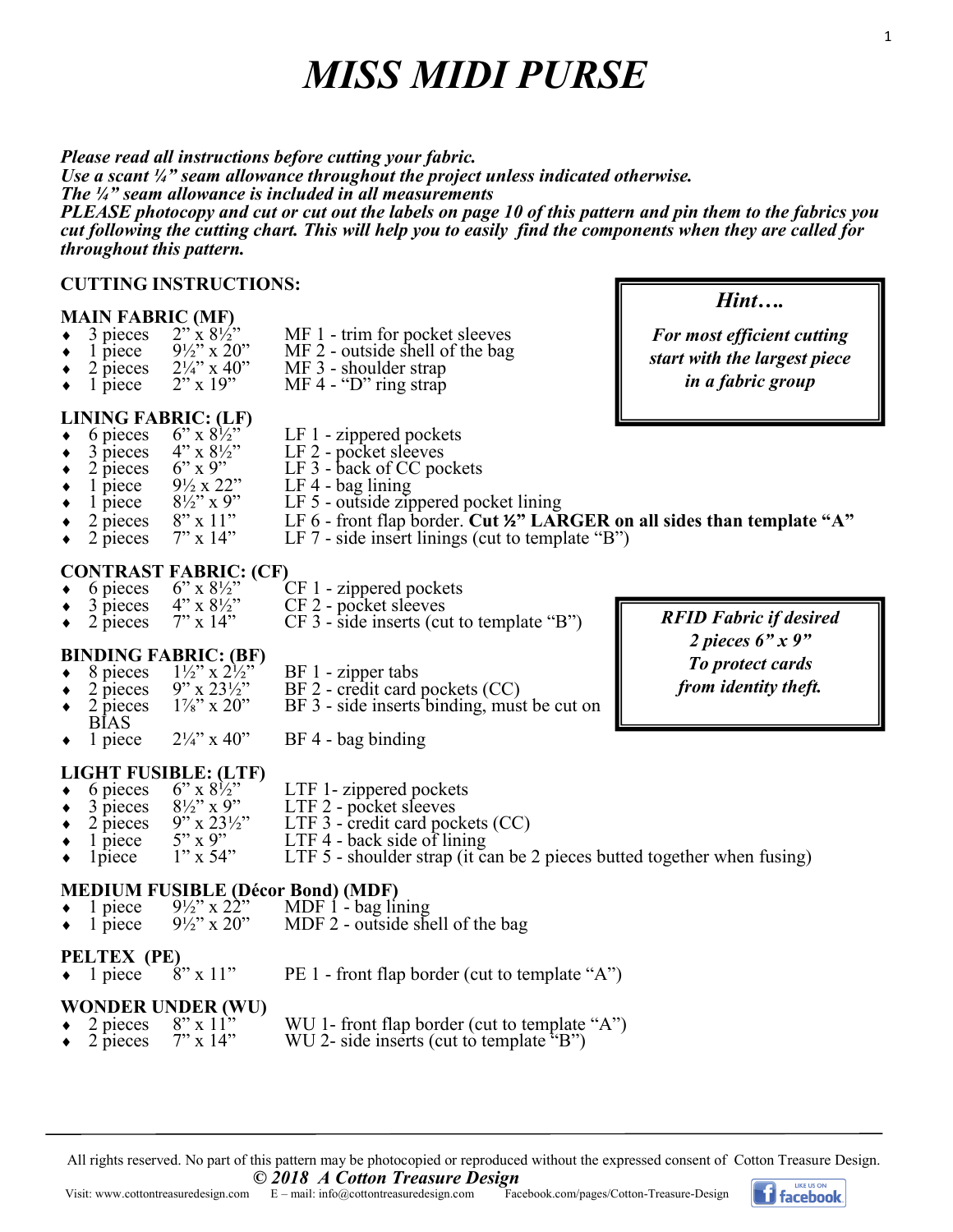### **ZIPPERED POCKETS**

#### **You will need the following:**

**Pockets:** CF 1, LF 1, LTF 1

**Sleeves:** MF 1 **,** CF 2, LF 2, LTF 2

#### **Zipper tabs:** BF 1

**Zippers:** 4 zippers 8" or longer

#### *Applying the zipper tabs.*

- 1. Fold each zipper tab to be  $1\frac{1}{4}$ " x  $1\frac{1}{2}$ ".
- 2. Find the center of the zipper and make a mark  $3\frac{3}{4}$ " away from the center on both ends.
- 3. Place the raw edge of the tab on the mark with the fold facing the center and the tab centered on the zipper.
- 4. Sew twice across with  $\frac{1}{4}$ " seam allowance. Make sure the zipper pull is between the tabs.
- 5. Trim the ends of the zipper even with the raw edges of the zipper tabs, finger press the tab to the outside.
- 6. Trim the zipper tab even with the zipper tape.
- 7. The zipper with the tabs should be 9" long. Using the instructions from above finish the remaining 3 zippers.

**NOTE** Zipper tabs will be ¼" longer on each end than the pockets

 You will use 3 zippers for the inside of the bag and the 4th one will be used later on the outside of the bag.

#### *Preparing the pocket sleeves.*

- 1. With right sides together sew the trim MF 1 to the Pocket Sleeves CF 2 with a scant  $\frac{1}{4}$ " seam allowance.
- 2. With right sides together sew lining fabric LF 2 to the other side of the trim.
- 3. Press the seams in one direction, apply the light fusible LTF 2 to the back of the sleeve.
- 4. Fold in half lengthwise so the trim is even on both sides and the bottom edges are even.
- 5. Stitch in the ditch at the base of the trim and top stitch the top edge.
- 6. Each sleeve should finish at  $4\frac{1}{2}$ " x  $8\frac{1}{2}$ "

*Note*: Now is a good time to play with your decorative stitch options on your machine. Do a decorative stitch down the center of the trim if you wish.

#### *Making inside zippered pocket.*















**facebook**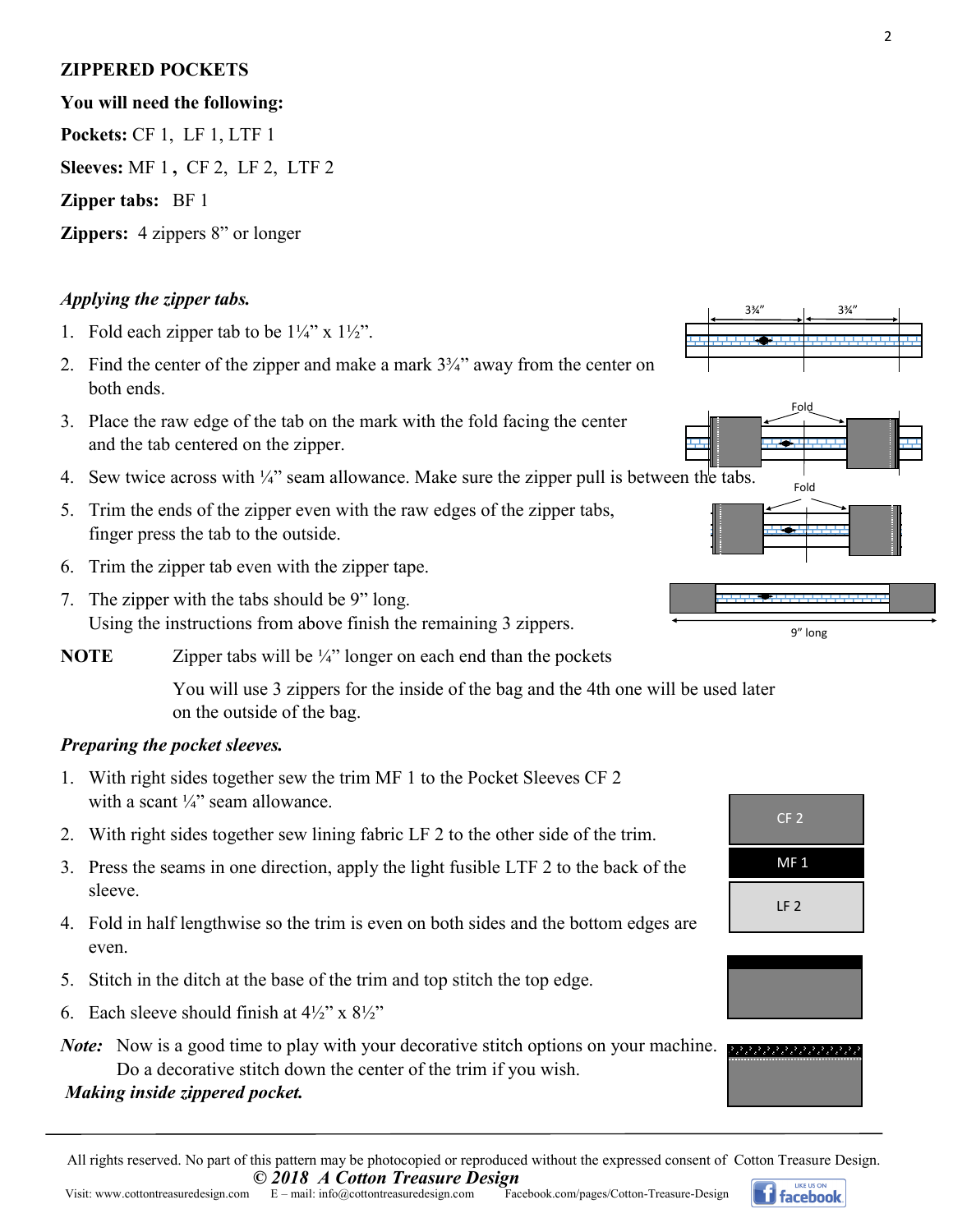Fuse all corresponding pieces of LTF 1 to CF 1 for the zippered pockets.

- 1. Take one 6" x 8½" rectangle of fused front fabric and place right side up.
- 2. Place the zipper right side down with zippered tabs overhanging by a  $\frac{1}{4}$ " on each side.
- 3. Place 6" x 8½" piece of lining fabric LF 1 right side down, all edges even.
- 4. Sew with a scant  $\frac{1}{4}$ " seam allowance. You might want to use a zipper foot for this step.
- 5. Repeat the above steps on the other side of the zipper making sure the fabrics are all aligned on both ends.
- 6. Press both sides away from the zipper making sure there are no pleats and top stitch both sides of the zipper.
- 7. Fold in half at the zipper matching the bottom edges (pin if needed). Measure from the top of the zipper 5½" to the bottom of the pocket. Trim if needed. The pocket should measure  $5\frac{1}{2}$ " x  $8\frac{1}{2}$ " with the zipper tabs overhanging by  $\frac{1}{4}$  on each end.
- 8. Repeat above steps for the other two zippered pocket.

#### *The next step is where we attach the sleeve to the front of the zippered pocket.*

# *If you have a preference for the direction of zipper pulls, now is the time to make the decision. Two of mine are opening from left to right, one opens from right to left and I placed them alternating.*

9. Place the sleeves on the front of the zippered pockets, sides and bottom even.

Stitch bottom and both sides with <sup> $\frac{1}{8}$ </sup> seam allowance up to the zipper tabs to secure all layers in place, then finish the same edges with a narrow zig zag. *DO NOT TRIM THE ZIPPER TABS!!!*

#### *CREDIT CARD POCKETS*

#### **You will need the following:**







| $5\frac{1}{2}$ |  |
|----------------|--|
|                |  |



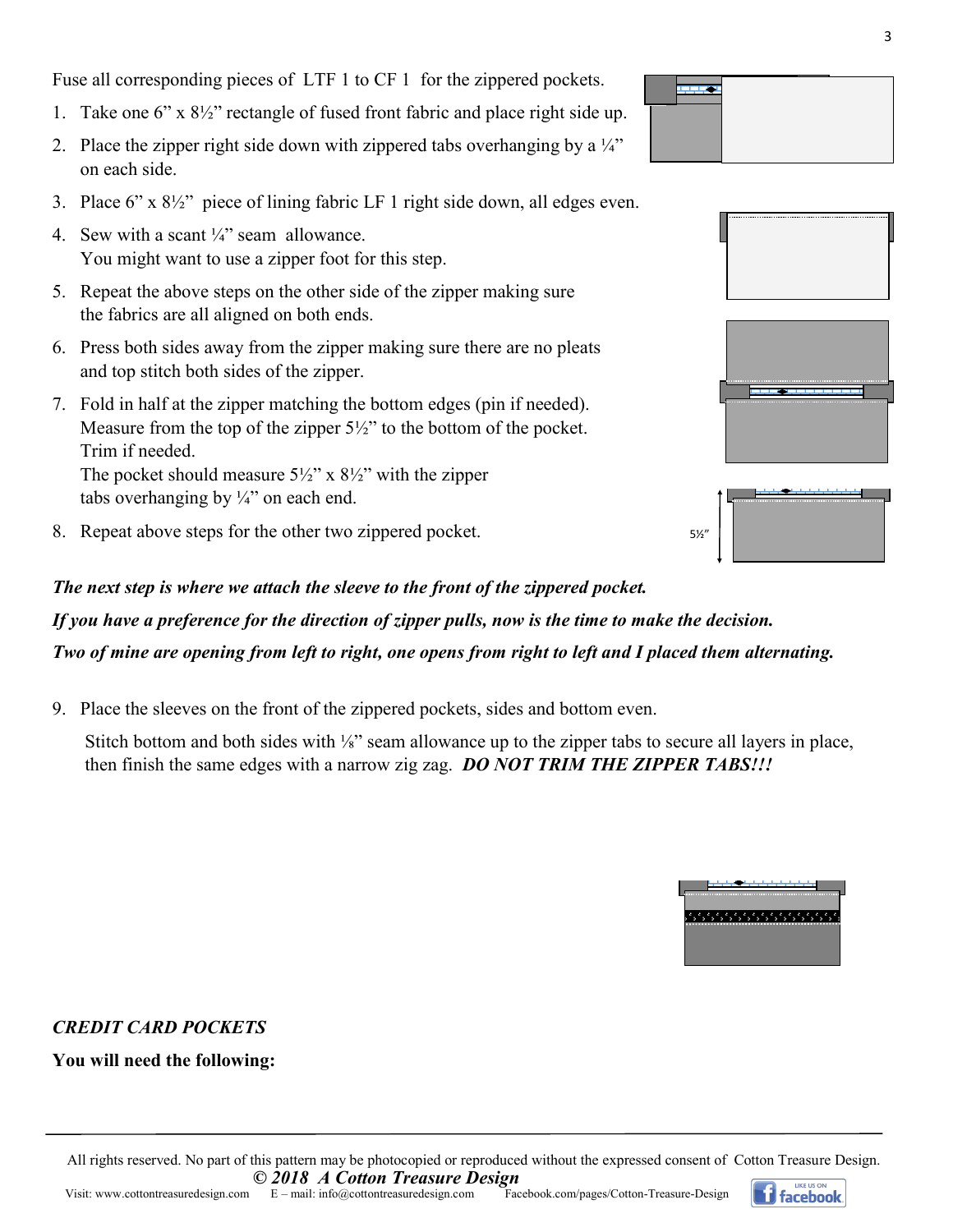BF 2, LTF 3, LF 3 plus RIFD fabric if desired.

1. Apply the light fusible interfacing to the back of the BF  $2(9" \times 23\frac{1}{2})$ 

| $2\frac{3}{4}$ |                     |  |                     |  |      | $\sqrt{3"}$ |     |
|----------------|---------------------|--|---------------------|--|------|-------------|-----|
| wide           | wide wide wide wide |  | wide wide wide wide |  | wide | wide        |     |
|                |                     |  |                     |  |      |             |     |
|                |                     |  |                     |  |      |             | cil |

With fine pendraw lines as

per diagram on the interfacing side, do not worry if the last section is less than 3".

- 3. Make your first fold at the  $2\frac{3}{4}$ " line to the front, (right side together), then your second fold at 1¾" from the previous one is made to the back (fusible side together). Continue in this order to the end of the piece, leaving the 3" tail at the bottom.
- 4. Make sure the folded piece is straight and edges are aligned, press and top stitch the top edge of each pocket.
- 5. Mark and stitch the center line of the CC pockets to divide them, use a decorative stitch if you would like to.
- 6. Place the 6" x 9" lining fabric right sides together with the top of CC pockets and stitch across with a  $\frac{1}{4}$ " seam allowance. Fold to the back and press.
- 7. Insert the R F I D fabric if desired between the CC pocket and lining.
- 8. Top stitch the top edge and sides
- 9. Trim to 5" from the top. Finished CC pocket should measure 5" x 9"
- 10. Repeat the above to make a second set of CC pockets.

#### *Construction of the inside of the bag.*

#### **You will need the following:**

LF 4, MDF 1, LTF 4,

- 1. Apply the medium fusible to the wrong side of the lining.
- 2. On the MDF side, as per diagram mark a line 6" from one end of the lining and a  $\frac{1}{4}$ " line along each long side of the remaining 16". Cut away the marked  $\frac{1}{4}$ " x 16" strip on each side.
- 3. Cut the lining fabric into 6 pieces as per diagram. **A, B, C, D, E, F,** flip over all pieces so the lining side is up

| .  |  |
|----|--|
|    |  |
|    |  |
|    |  |
|    |  |
|    |  |
|    |  |
|    |  |
|    |  |
|    |  |
|    |  |
|    |  |
|    |  |
|    |  |
| 9" |  |

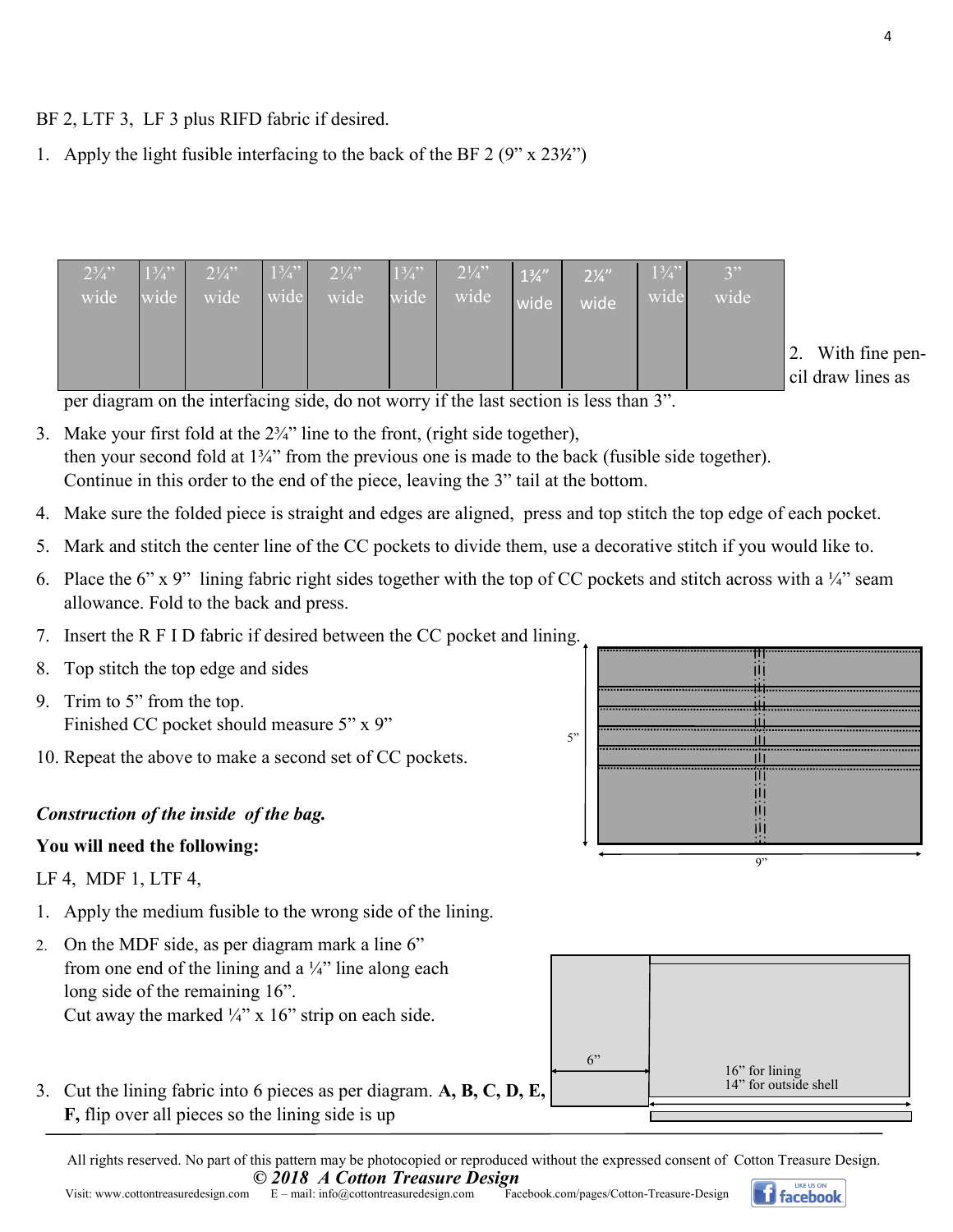

- 5. Position the second set of credit card pockets at the bottom edge of lining piece "F", the top edge of the CC pockets should be  $\frac{3}{4}$ " from the top edge of piece "F". Stitch both side edges with a scant 1/8" seam allowance to secure.
- 6. Place lining piece "B" right sides together on the bottom edge of the Credit card pocket and piece "A" combination and sew with a scant ¼" seam allowance back stitching at the beginning and the end. Press to the outside.

Flip to the back and stitch on the very outside edge of the seam allowance to hold the seam allowance in place.

- 7. Consider the orientation of the zipper pulls, center and align the bottom edge of the first zippered pocket with the opposite long edge of piece "B" and place piece "C" right side down. With scant ¼" seam allowance sew across the bottom, back stitching at the start and end, press open. (you should have a ¼" of lining showing on each side at the bottom of zippered pockets).
- 8. Center and align the bottom edge of the second zippered pocket with the opposite long edge of piece "C" and place piece "D" right side down.

With scant ¼" seam allowance sew across the bottom, back stitching at the start and end and press open.

9. Center and align the bottom edge of the third zippered pocket with the opposite long edge of piece "D" and place piece "E" right side down.

With scant ¼" seam allowance sew across the bottom, back stitching at the start and end and press open.

10. With right sides together place the credit card pocket piece "F" combination on the opposite long edge of piece "E". With scant ¼" seam allowance sew across the bottom, back stitching at the start and end. Press toward the center.

Flip to the back and stitch on the very outside edge of the seam allowance to hold the seam allowance in place,

- 11. Re-press the 3 center seams to be open and flat
- 12. Take the 5" x 9" rectangle of light fusible interfacing and fuse it on the back over the open seams on the bottom of the zippered pockets to keep them open and flat.
- 13. The finished lining with inserted zippered pockets should be 19" long.

# **OUTSIDE SHELL / ZIPPERED POCKET**

## **You will need the following:**

MF 2, LF 5, MDF 2 and 4th zipper with tabs.

- 1. Fuse the interfacing to the wrong side of the fabric.
- 2. As per diagram on page 4, mark a line 6" from one end of the fabric and a  $\frac{1}{4}$ " line along each long side of the

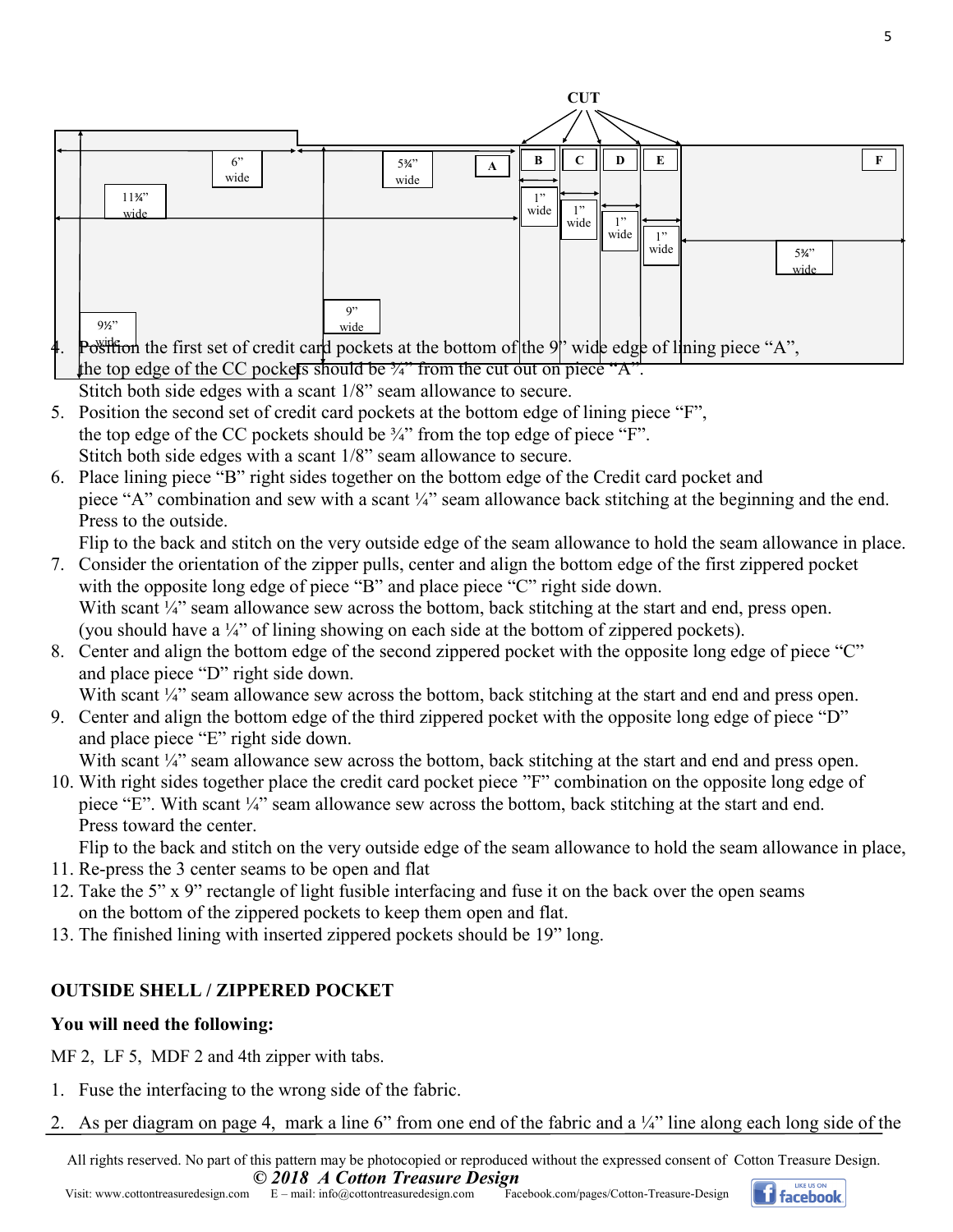remaining 14". Cut away the marked  $\frac{1}{4}$ " x 14" strip on each side.

3. Cut the long strip at  $1\frac{1}{4}$ " away from the notch  $(7\frac{1}{4}$ " from the wide end).



Place the zipper right side down on top of the Main Fabric and place the pocket lining LF 5 right down on top of the zipper. Sew with a scan  $\frac{1}{4}$  seam allowance.

- 5. Press the Main Fabric and pocket lining away from the zipper tape. Top stitch close to the zipper tape.
- 6. Bring the other side of the pocket lining fabric back so the right side is against the back side of the zipper tape, pin in place and flip over so you can see the front of the zipper
- 7. Take piece A and place the 9" edge of the Main Fabric right side down on top and even with the zipper tape. Stitch with a scan  $\frac{1}{4}$ " seam allowance.
- 8. Press the Main Fabric away from the zipper and keep the bottom of the pocket toward the long part of the Main Fabric.
- 9. Top stitch the other side of the zipper.
- 10. After the zipper is sewn in trim from the narrow end to make the bag shell 19" long.



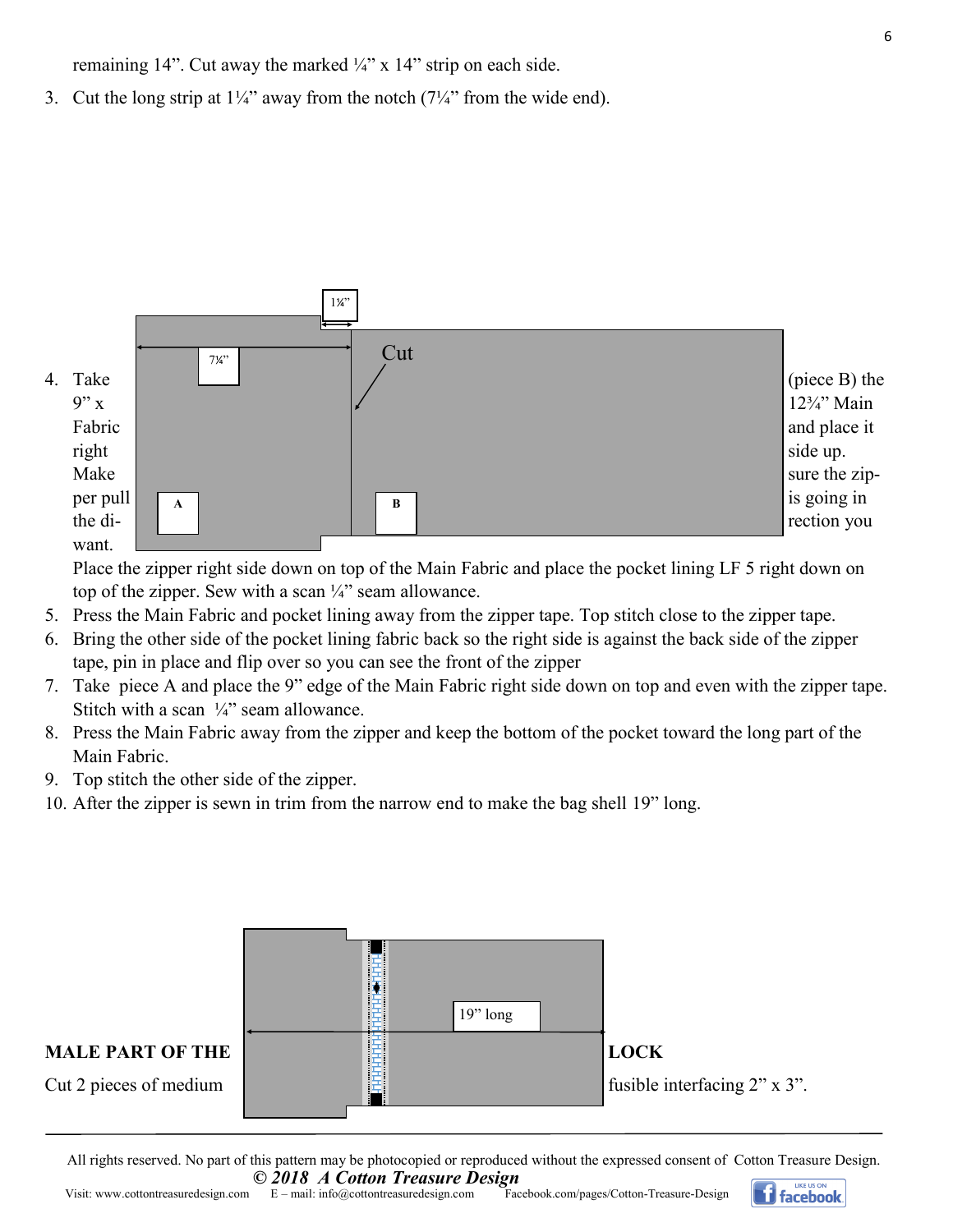All rights reserved. No part of this pattern may be photocopied or reproduced without the expressed consent of Cotton Treasure Design. *© 2018 A Cotton Treasure Design* LIKE US ON

1. On the right side of the bag shell following the diagram, mark the hardware location 3½" from the narrow end of the bag shell making sure it is centered.

# **bag, you could mount the male part of the lock closer to the outside edge but do not go less**  $\left| \begin{array}{cc} \end{array} \right|$   $\left| \begin{array}{cc} \end{array} \right|$   $\left| \begin{array}{cc} \end{array} \right|$   $\left| \begin{array}{cc} \end{array} \right|$   $\left| \begin{array}{cc} \end{array} \right|$   $\left| \begin{array}{cc} \end{array} \right|$   $\left| \begin{array}{cc} \end{array}$ **2½" from the narrow end.**

- 2. Fuse 1 piece of the precut interfacing on the wrong side of  $\Box$ bag shell to cover the hardware location you just marked on the other side.
- 3. Following the manufacturers instructions, install the "male" part of the closure and apply the second precut piece of interfacing over the back side of the hardware to cover the metal plate.
- 4. Turn the piece over and top stitch around the lock to reinforce it. Take care not to strike the backing plate.

# *OUTSIDE TRIM / BORDER*

## **You will need the following:**

PE 1, WU 1, LF 6

- 1. Fuse the two Wonder Under pieces to the Peltex, one on each side.
- 2. Peel the paper off the Wonder Under on **one side only.**
- 3. Place the peeled side of the Peltex on the wrong side of the Lining Fabric LF 6) and fuse making sure the Peltex is centered and you can see an equal amount (about $\frac{1}{2}$ ) of fabric all the way around the edge of the Peltex.
- 4. Now place the second piece of Lining Fabric (LF 6) right sides together with the piece that is already fused to the Peltex, all edges even.
- 5. Stitch on both ends and around the INSIDE of the "U" shape as close as possible to the Peltex, back stitching at the beginning and the end. Trim the seam allowance inside the "U" shape and both ends to ⅛".
- *6.* Peel the remaining Wonder Under paper.

Flip the second layer of fabric to the un-fused side of the border, pin in place making sure the stitching line connecting both pieces of fabric is nicely lined up with the inside of the "U" shape (you might need to pull a little). Once you are happy with the results fuse in place. Stitch around the outside of the Peltex as close as possible. Trim the outside seam allowance to  $\frac{1}{4}$ .

## *OUTER SHELL ASSEMBLY*

7. Position the decorative border on the wide end of the outside fabric. Pin in place with outside edges even and the ends matched to the notch cut out).

LF 6 right side up PE<sub>1</sub> LF 6 right side down









ϳ

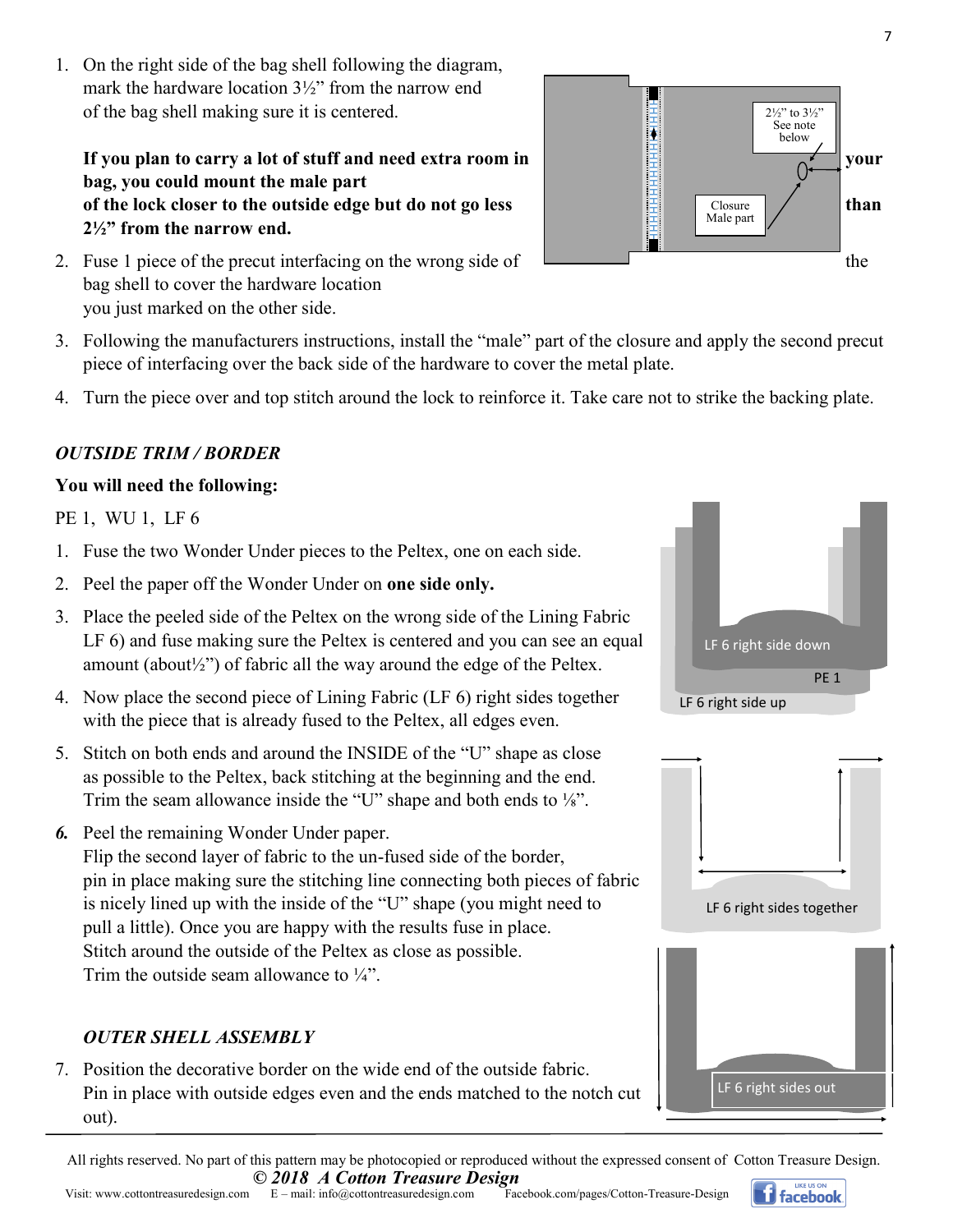With matching thread, top stitch the ends and the INSIDE edge of the border. Then secure the outside edge to the shell by stitching along the existing stitch line. This will give you a line to follow in the next step.

- 8. Lay out the inside of the bag right side up, place the outside shell right side down alignthe notches and the wider part of the bag shell.
- 9. With a back stitch to secure, start at one notch and sew with a scant ¼" seam allowance around the wide part of the bag (following the previous stitch line) to the other notch

and back stitch to finish.

- 10. Trim the outside corners to remove bulk. Turn right side out, paying attention to the ends of the seams so they do not open. Back stitching should help. Steam and manipulate the corners and edges so they line up nicely. It may feel like you have too much fabric on the outside (front) of the bag. While you are steaming the edge, roll the outside fabric toward the lining until everything lays flat. Once you are happy with the corners and edges, top stitch the border all around close to the outside edge.
- 11. Now it's time to secure both layers of the bag flap in preparation for the lock. Stitch through the flap along the inside edge of the border.
- 12. With the lining side up and all raw edges even, stitch the long sides only with a 1/8" seam allowance.
- 13. Stitch in the ditch at the bottom of one of the credit card pockets. Flip the zippered pockets over and stitch in the ditch at the bottom of the other credit card pocket. Do two more stitch lines through the center of the strips that separate the zippered pockets.



#### **SIDE INSERTS**

**You will need the following:**

CF 3, LF 7, WU 2, BF 3, BF 4

- 1. Fuse one piece of Wonder Under to the wrong side of each of the two Contrast Fabric (CF 3) pieces.
- 2. Peel the paper from the Wonder Under and place the Lining Fabric (LF 7) pieces on top right side up,
- All rigist reserved. No part of this pattern may be photocopied or reproduced without the expressed consent of Cotton Treasure Design. *© 2018 A Cotton Treasure Design*



ϴ

<u> 1951 - Jan Jan Ja</u>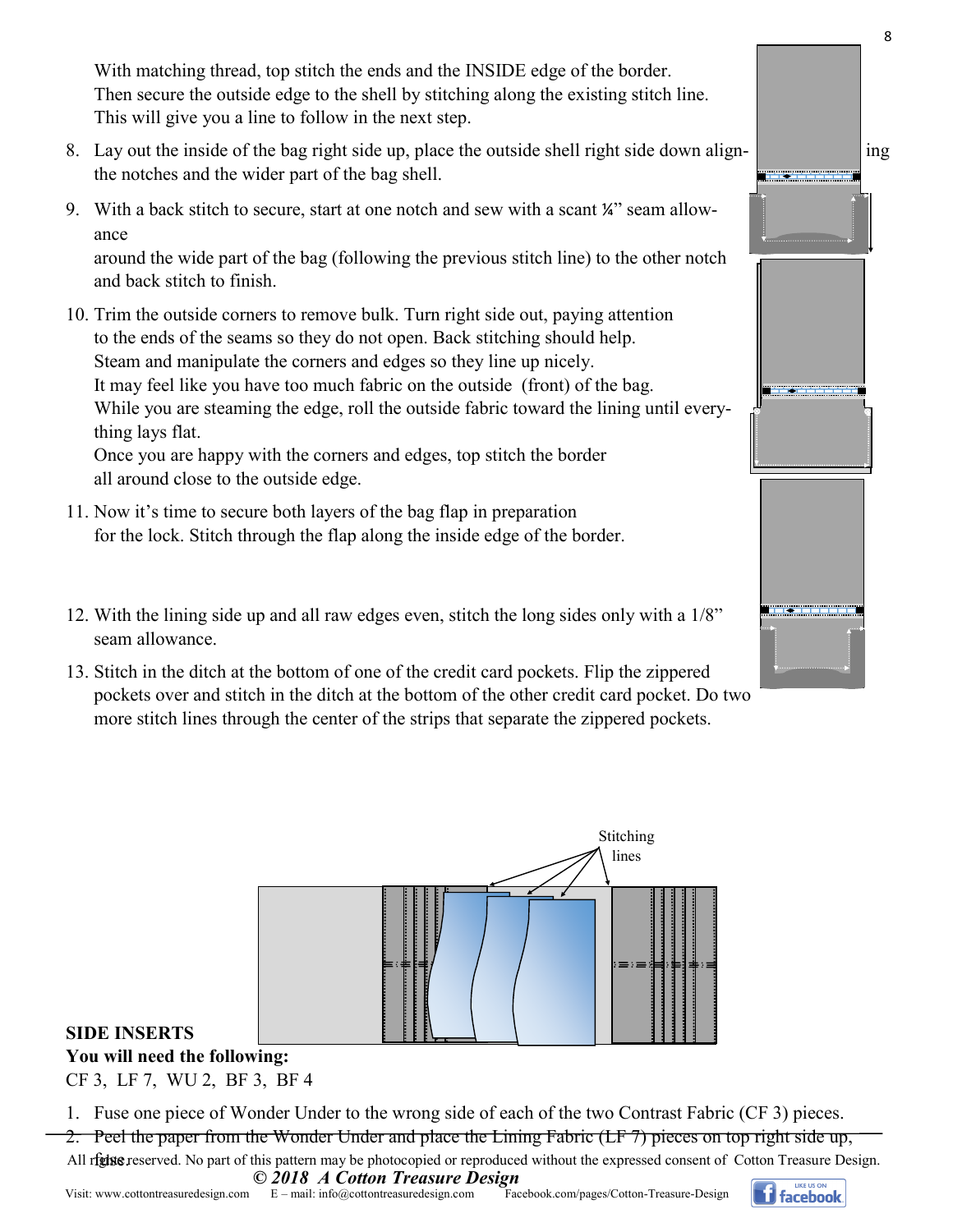- 3. Take the two pieces of bias binding that are  $1\frac{1}{8}$ " x  $20$ ", press in half lengthwise. Apply to the Contrast Fabric side of the side inserts along the curved edge by machine with a scant 1/4" seam allowance. Fold to the lining side and finish by hand or machine.
- 4. Place the template on the lining side of the side inserts and using an erasable marker transfer the placement for the zippered pockets.

#### **Attaching the side inserts and binding**

1. With the lining side down and curved edge toward center, pin in place the side insert starting at the base of the border and ending at the raw edge at the other end of the bag. Stitch with a scant  $\frac{1}{4}$ " seam allowance, back stitching at the beginning and the end, fold the zippered

pockets out of the way while you are stitching.

Repeat above for second insert.



Sew the binding **to the outside of the bag** starting at the border and going around the bag to finish at the other end of the border. Back stitch at the beginning and the end.

When you get to the end of the first long side stop a  $\frac{1}{4}$ " before the corner.

Open both side inserts to the outside and make the fold in your binding to go around the corner,

continue sewing to the next corner. Stop ¼" before the turn, make the pleat in the binding, fold the insert back under and continue sewing. Stop about 3" short of reaching the border, trim the binding ½" longer than needed. Open the binding, fold in the extra ½" and refold. Finish sewing to the border and backstitch. Fold around to the inside and finish by hand or machine.

### **SHOULDER STRAP CONSTRUCTION AND "D" RING HOLDER**

**You will need the following:** MF 3, MF 4, LTF 5 Hardware -  $1 - \frac{1}{2}$ " slider 2 - ½" swivel snap hooks  $2 - \frac{1}{2}$ " "D" rings

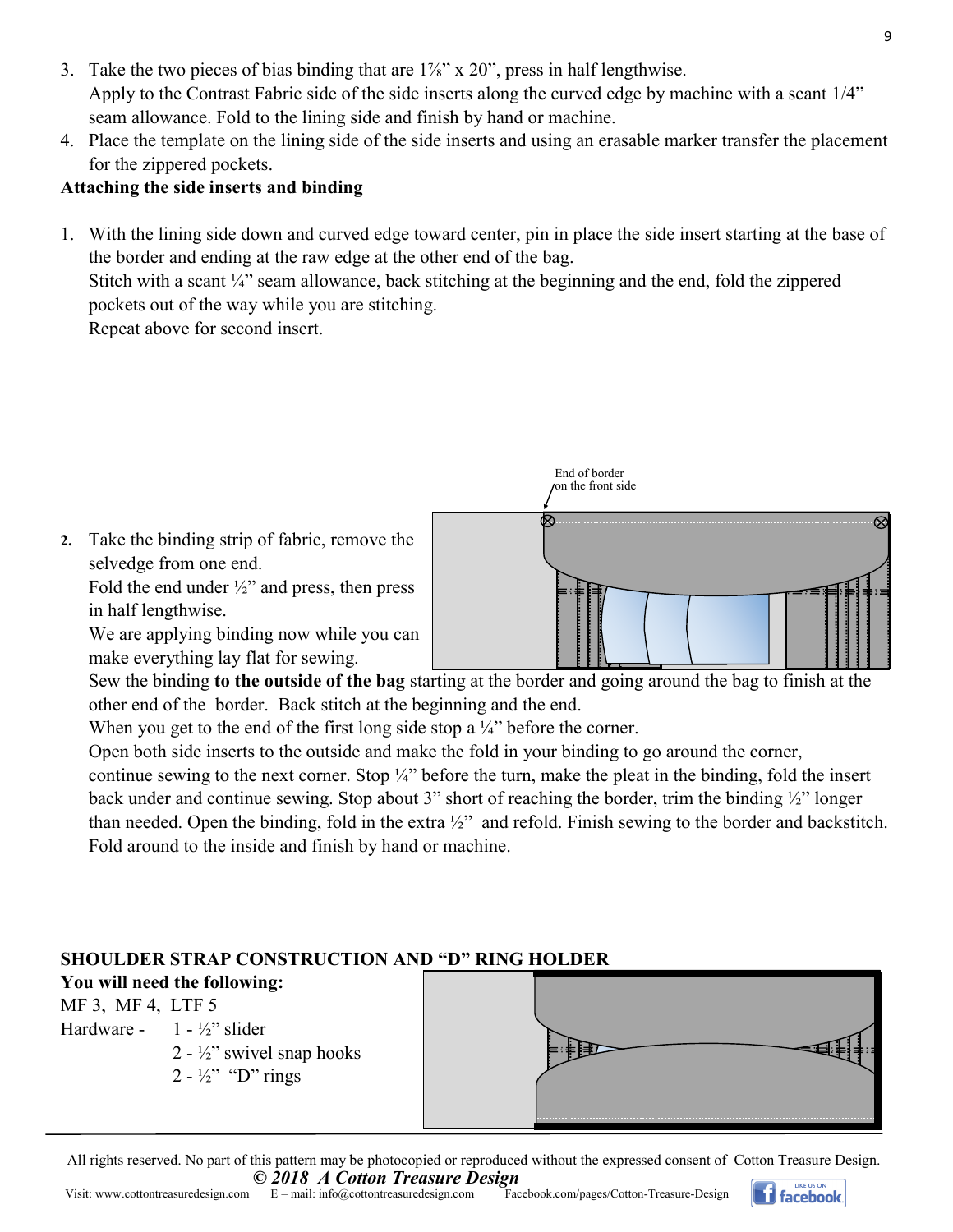### *"D" ring holder*

- 1. Take MF 4 and fold in half lengthwise with wrong sides together and stitch the length with a scant  $\frac{1}{4}$  seam allowance. Roll the tube so the seam is down the center of the strip and press the seam open. The strip should measure  $\frac{3}{4}$ " x 19".
- 2. Put the strip through two "D" rings, bring the two ends together and whip stitch or zig zag butted ends to hold them together and flat.
- 3. With the butted ends in the middle, slide one "D" ring out to each end of the loop.

Stitch across the strip/loop to secure the "D" ring in place.

#### **Tip: When sewing across a narrow strip I like to start in the middle stitch to one outside edge then back stitch all the way to the other edge and repeat.**

- 4. Place the strip with the butted seam down on the underside of Butted ends the bag flap right next the binding of the side inserts. Pin in place making sure that the "D"  $\overline{\phantom{a}}$  rings rings are equally spaced in relation to the flap and both layers of the strap are aligned one on top of the other. Butted ends Stitching line
- 5. Top stitch on both sides of the strip turning across the strip just before the stitch line from the flap trim as seen on the under side of the flap.

#### *Shoulder strap*

- 1. Take the two 2¼" wide strips of MF 3 and join then end to end with a diagonal seam, trim the corner, press open. See diagram.
- 2. Trim this strip to be 55" long.
- 3. Apply the LTF 5 to the wrong side of the

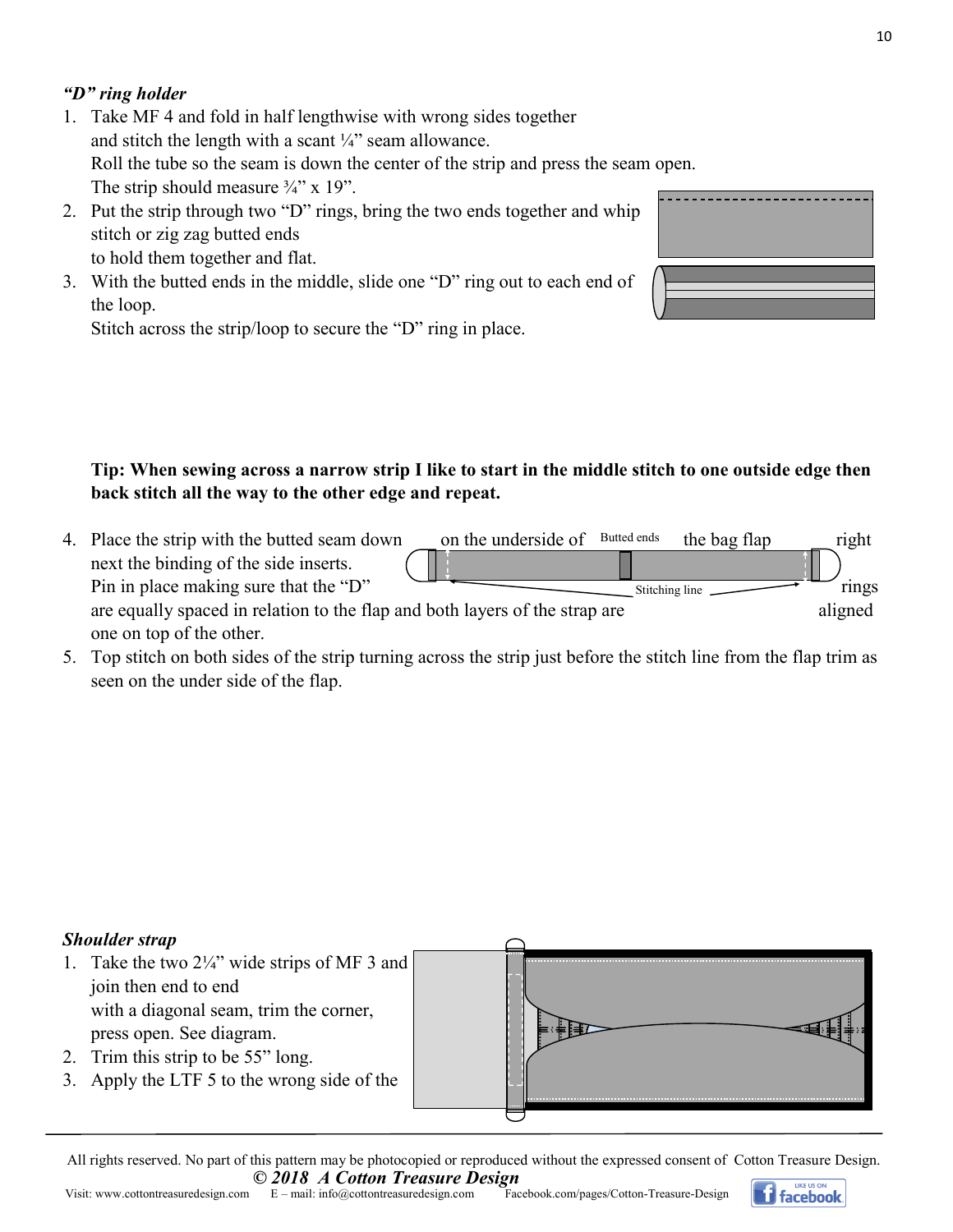strip, placing the interfacing at the center of the strip so an equal amount of fabric is showing on both long edges and at both ends.

- 4. Press in half lengthwise, wrong sides together to create a center line crease. Open the strip and fold both raw edges to the center line crease, then press.
- 5. Fold  $\frac{1}{4}$  on both ends and then fold the strip in half lengthwise, raw edges in, press.
- 6. Top stitch the strap along both long sides and both ends.
- 7. Attach sliderto one end, sew a reinforcing square.
- 8. Feed the strap through the hook and back through the slider. This is your adjustable end.
- 9. Attach the second hook to the other end of the strap and secure with a reinforcing square.

### **ATTACHING ZIPPERED POCKETS TO THE SIDE INSERTS**

1. Start with the middle pocket standing straight up and aligned with the center mark on the side insert. Wrap the side insert around the end of the pocket and pin in place or use binding clips, make sure to press the zipper tab down to cover the end of the pocket.

Mark 3" from the top edge of the bias binding (this is where you will stop sewing).

2. Stitch in place with a  $\frac{1}{4}$ " seam allowance. Place the needle about  $\frac{1}{2}$ " below the binding and start stitching in reverse until you get to the outside edge of the binding, then stitch forward to the 3" mark and back stitch to secure.

Repeat on the other side and the two remaining pockets.

### **FEMALE PART OF THE LOCK**

Find the center of the bag flap and make a mark  $\frac{3}{4}$ " from the bottom edge (this may change depending on the type of the hardware you choose).

This is the location for the female part of the lock to be installed following the manufacturer instructions.

The design of the bag will give you very easy access to all compartments, it opens very wide and because of that, please choose a secure lock.

If you find that the bag opens more than you need / like you can reduce it by pinching the middle of the side insert between the zippered pockets and tacking by hand about a  $\chi$ " from the fold.

*Thank you for purchasing this pattern from Cotton Treasure Design.*

*Enjoy your bag and Happy Quilting.*

*Lidia*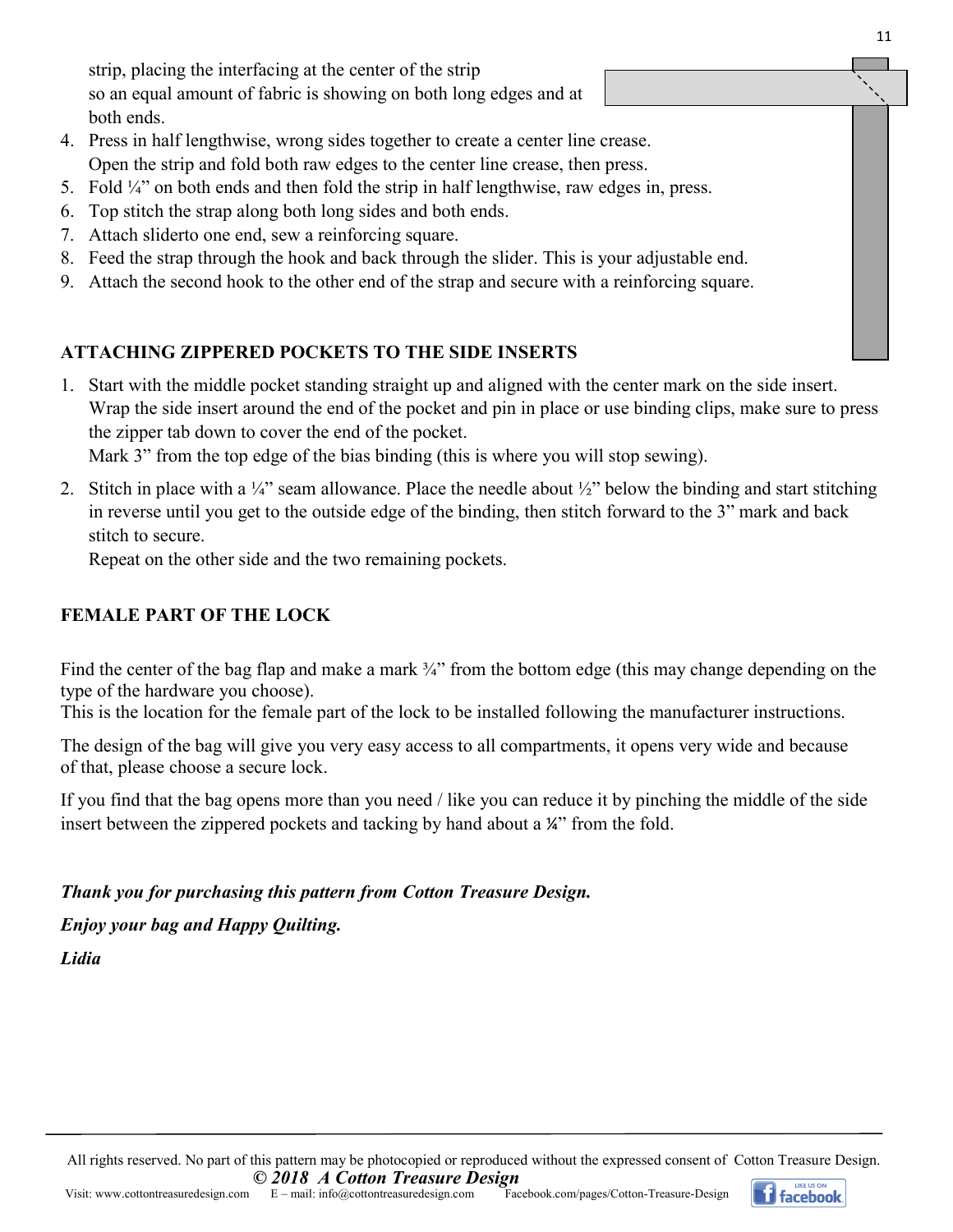## **PHOTOCOPY THIS PAGE, CUT AND USE TO LABEL WHEN CUTTING FABRIC**

| MF <sub>1</sub><br>Trim for pocket sleeves                       | MF <sub>2</sub><br>Outside shell of the bag                   | <b>MF3</b><br>Shoulder strap                                  | <b>MF4</b><br>"D" ring strap                             |  |
|------------------------------------------------------------------|---------------------------------------------------------------|---------------------------------------------------------------|----------------------------------------------------------|--|
| LF <sub>1</sub><br>Zippered pockets                              | LF <sub>2</sub><br>Pocket Sleeves                             | LF3<br>Back of CC pockets                                     | LF <sub>4</sub><br>Bag lining                            |  |
| LF <sub>5</sub><br>Outside zippered pocket<br>lining             | LF <sub>6</sub><br>Front flap border<br>(cut to template "A") | LF 7<br>Side insert linings<br>(cut to template "B")          | CF <sub>1</sub><br>Zippered pockets                      |  |
| CF <sub>2</sub><br>Pocket sleeves                                | CF <sub>3</sub><br>Side inserts<br>(cut to template "B")      | <b>BF1</b><br>Zipper tabs                                     | <b>BF2</b><br>Credit card pockets<br>(CC)                |  |
| <b>BF3</b><br>Side inserts binding<br>Must be cut on <b>BIAS</b> | <b>BF4</b><br>Bag binding                                     | LTF1<br>Zippered pockets                                      | LTF <sub>2</sub><br>Pocket sleeves                       |  |
| LTF 3<br>Credit card pockets (CC)                                | LTF 4<br>Back side of lining                                  | LTF 5<br>Shoulder strap                                       | MDF 1<br>Bag lining                                      |  |
| MDF <sub>2</sub><br>Outside shell of the bag                     | <b>PE1</b><br>Front flap border<br>(cut to template "A")      | WU <sub>1</sub><br>Front flap border<br>(cut to template "A") | WU <sub>2</sub><br>Side inserts<br>(cut to template "B") |  |

All rights reserved. No part of this pattern may be photocopied or reproduced without the expressed consent of Cotton Treasure Design. *© 2018 A Cotton Treasure Design*



12